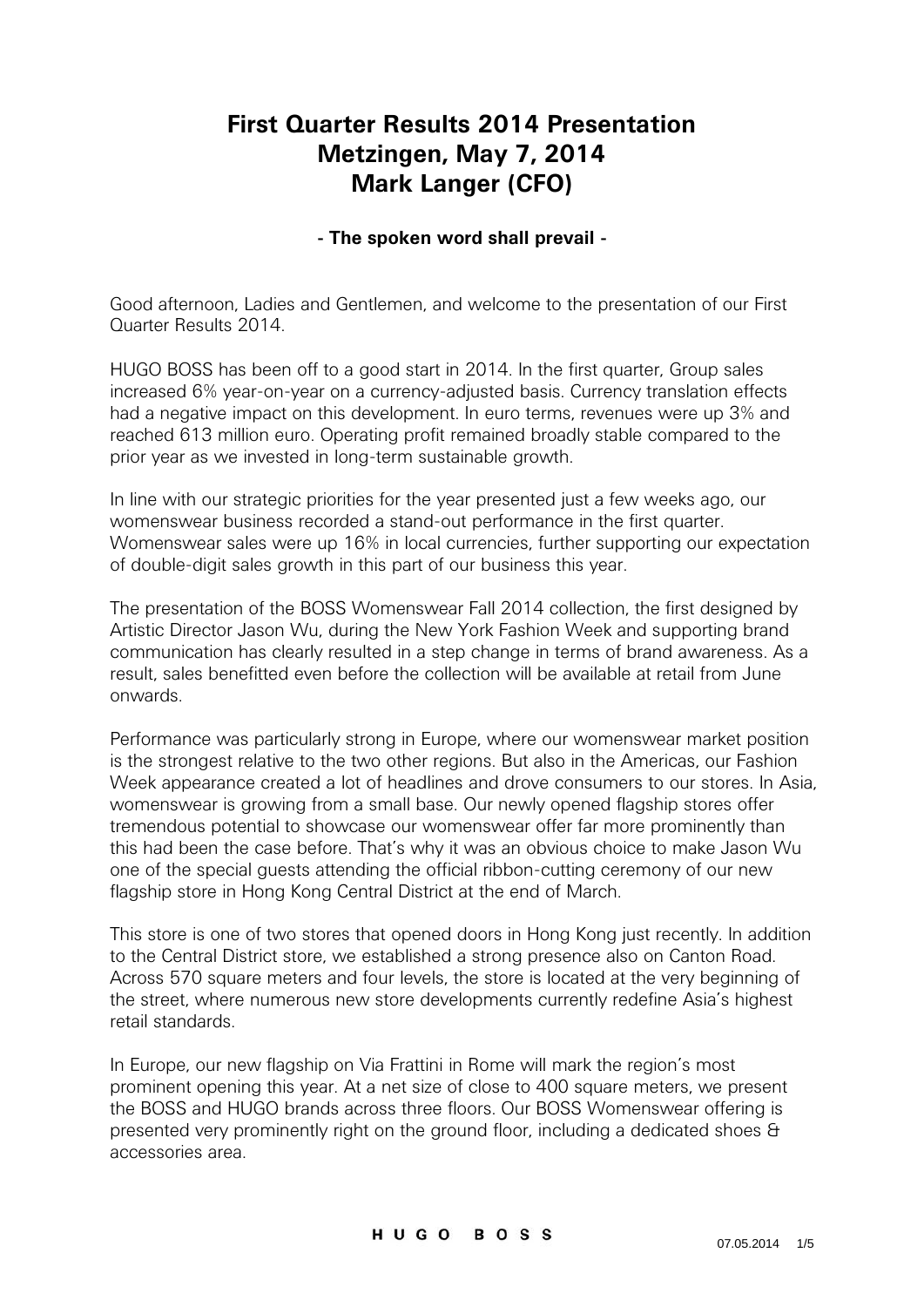Finally, we established an attractive presence in the Richmond Centre close to Vancouver.

In total, we opened thirteen new stores across the three regions. An additional twelve takeovers related primarily to our Australian department store partner David Jones.

These 25 additions contrast 28 closures of predominantly smaller locations of minor strategic and commercial importance. The latter for example includes shop-in-shop closures at retail partners in Germany, Poland, the US, Japan and Australia. As a result, we continued to grow our retail universe from a floor space perspective also in the first quarter.

Let's take a closer look at quarterly sales development by region.

Europe was the strongest growing region with revenues increasing 8% in local currencies. This was driven by double-digit own retail sales growth across the region. The UK and Germany were the best performing major markets with revenues climbing 17% and 13% excluding currency effects, respectively. France and the Benelux markets suffered sales declines due to a weaker wholesale business and some timing effects.

In the Americas, revenues decreased 2% on a currency-adjusted basis. The U.S. market alone was down 3%. Demand remained soft throughout the period, affected by general consumer uncertainty, impacting consumer traffic, and a very promotional market environment. In addition, the earlier delivery of some parts of the Spring collection already in the fourth quarter penalized results. In contrast, Central and South America grew at double-digit rates.

In Asia, Group sales were 7% higher than the prior year in local currencies. In China, revenues were up 1% as increased brand communication and effective customer relationship activities supported sales. Unchanged to prior quarters, Hong Kong performed visibly stronger than the Mainland. The region's two other major markets, Australia and Japan, enjoyed good momentum and grew at double-digit rates.

Sales development by distribution channel continued to reflect the Group's ongoing business model transformation.

First quarter retail sales were up 19% on a currency-adjusted basis. On a comparable store basis, that means adjusting for the effect of retail expansion, sales were 6% higher. While traffic levels declined year-over-year, albeit at more moderate levels compared to the past several quarters, conversion rates and basket sizes developed very positively. By region, Europe grew above the Group average. Together with a mildly positive development in Asia, this compensated for declining comp store sales in the Americas.

Within the retail channel, online continued to outperform with revenues increasing by 25%. Outlet sales grew 10%, reflecting limited expansion activity.

Wholesale sales were down 6% after adjustment for currency effects. This is indicative of a negative pre-order development reflecting cautious sentiment among partners at the time of order taking last autumn. In addition, the takeover of stores and shop-inshops previously run by franchisees and department store partners accounted for almost half of the overall sales decline. Finally, a different timing of deliveries had a minor negative impact as briefly mentioned before.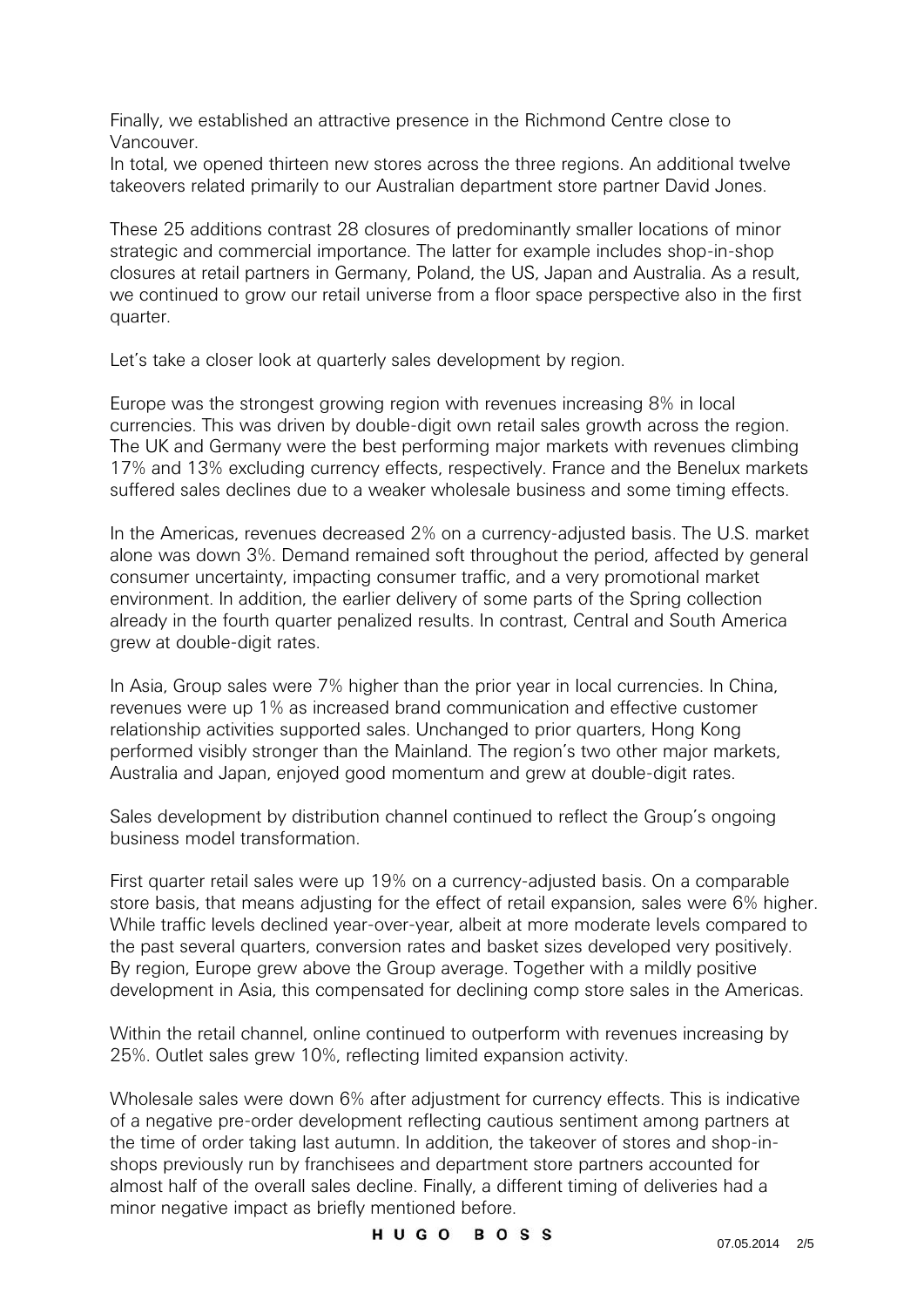Last but not least, our royalties business was stable compared to the prior year. While eyewear and watches grew solidly, the overall fragrance business remained stable.

Moving below the top line, the Group's gross profit margin increased by 360 basis points to 65.4%.

Continuing the trend from last year, a sharp reduction of markdowns across our DOS and outlet businesses in all regions supported this development. In sum, this factor contributed around a third of the overall gross margin increase.

The remainder was attributable to a positive distribution channel mix, benefitting from the outperformance of the own retail channel, as well as several other factors, including some positive inventory valuation effects.

In the first quarter, gross margin progress was offset by significant investments in the Group's future growth potential.

The expansion of the Group's own retail network was again the largest single factor behind operating expense growth. Primarily as a result of new store openings and takeovers over the last twelve months, overall selling and distribution expenditures were up 18%. Marketing expenditures even grew by more than 20% to support brand momentum and drive store traffic. Logistics expenditures increased by around 5 million euro in the period. As the commissioning of our flat-packed goods distribution center in Filderstadt progresses as planned, we are confident we will successfully conclude the migration process by the end of the second quarter.

While we continue to be prepared to spend on value-adding projects, we remain very disciplined in the management of operating overheads. G&A cost growth of just 3% underlines that very clearly also this quarter.

Nonetheless, EBITDA before special items declined 1% year-on-year to 131 million euro, reflecting a margin decline of 90 basis points to 21.4%. Profit would have been stable taking into consideration extraordinary income of 2 million euro related to the sale of our Strasbourg showroom.

Group EBIT decreased by 2% to 109 million euro, negatively affected by higher depreciation expenditures following the step up in investment activity in 2013.

Turning to the non-operational items of the P&L, the Group's net financial result improved due to lower interest expenditures. The Group's tax rate remained stable at 23%, so that net income attributable to shareholders was down marginally at 81 million euro, translating into earnings per share of 1.17 euro.

Regional operating profit development mirrored top line momentum in the period.

In Europe, operating margin was up a solid 100 basis points. Good sales productivity improvements in own retail coupled with less mark downs supported healthy operating leverage despite a declining wholesale business. In the Americas, segment profit suffered from the sales shortfall which a robust gross margin increase could not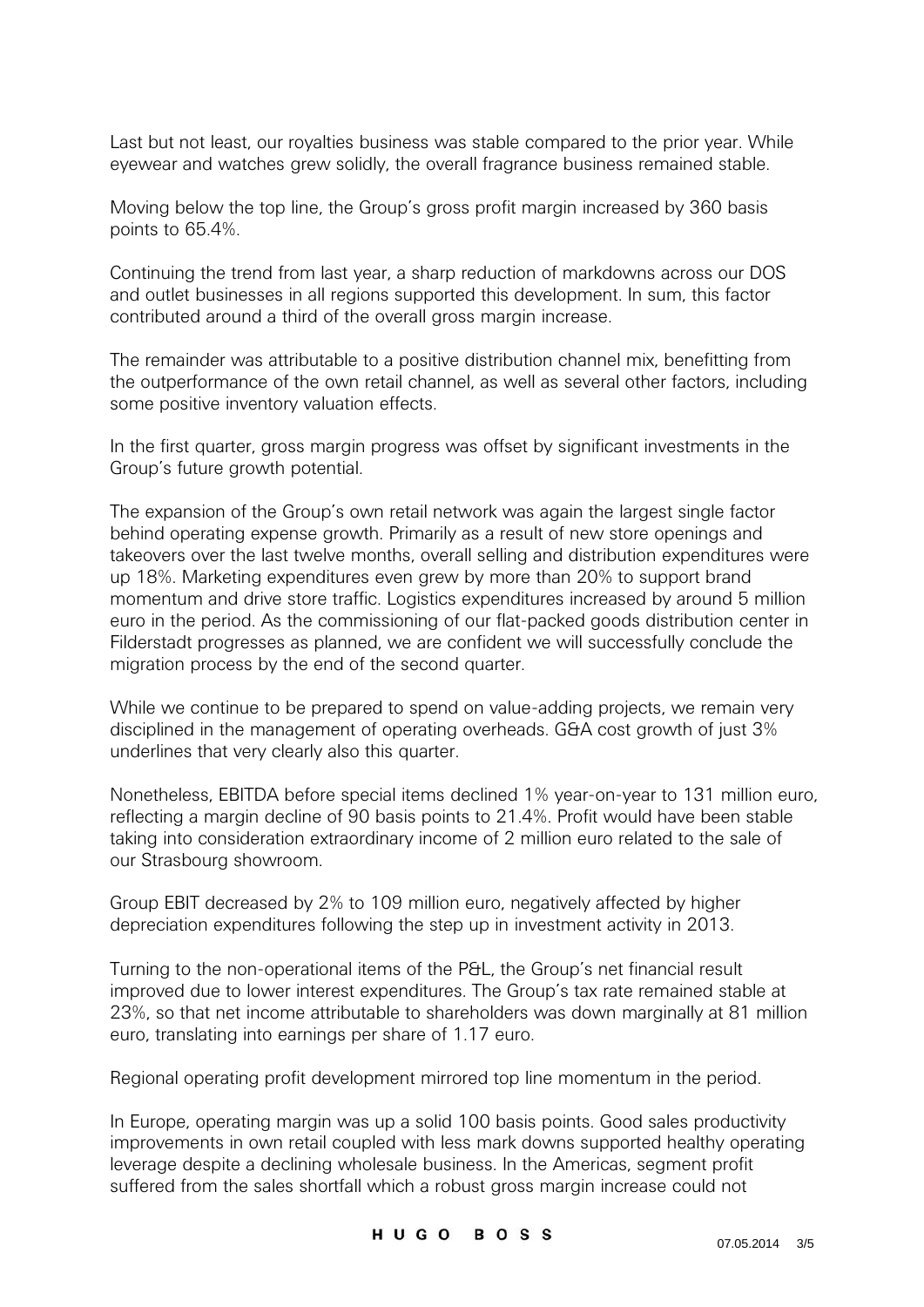compensate. In Asia/Pacific, finally, higher retail and marketing expenditures more than offset good gross margin benefits from lower markdowns and a better inventory situation.

Let's turn to the balance sheet.

At the end of March, trade net working capital was up 4%. This reflects a 10% inventory increase driven primarily by the effects of retail expansion as well as future growth expectations. Significantly improved write-down quotas compared to the prior year are indicative of the favourable age structure of inventories at the end of the period.

Receivables were down 7%, primarily due to the declines in our wholesale business. Finally, trade payables were up 2%.

In line with our guidance also for the full year, investment activity moderated in the first quarter. This was mainly a consequence of the non-recurrence of large infrastructure investments in the prior year period related to the new distribution center in particular. Own retail investments, however, increased. In addition to the new openings I presented earlier, this was a result of several store renovations predominantly in the US.

Nonetheless, lower investments and a reduced working capital outflow supported healthy free cash flow development so that net debt declined to 27 million euro. While this figure will be higher again at the end of the next quarter, in line with the seasonality of our business and following the dividend cash outflow, we are confident in the achievement of a positive net cash position at the end of the year.

Today's results confirm our full year expectations.

We are confident Group sales will increase at a high single-digit rate on a currencyadjusted basis. Own retail will continue to generate double-digit growth driven by healthy like-for-like increases and strong sales contribution from new space. Unchanged to the past, we forecast around 50 new store openings over the course of the year. Wholesale sales will be stimulated by the positive reception of the Fall collection which we will start delivering from June onwards. As a result, the channel's revenues will remain around the prior year level in 2014.

Group operating profit is projected to increase at a high-single-digit rate. Gross profit margin will continue to support this development, although the extent of increases will moderate somewhat going forward compared to the first quarter. Net-net, rising own retail and marketing expenditures will result in an approximately stable operating margin in the full year.

Finally, good profit growth, disciplined working capital management and valueenhancing investments amounting to between 110 and 130 million euro will support ongoing strong free cash flow generation and capital returns.

Ladies and Gentlemen, HUGO BOSS is on course for the achievement of full year targets. We have pulled the right levers to accelerate our momentum in Europe which served as an engine of growth the first quarter. As a result of our strength in our home